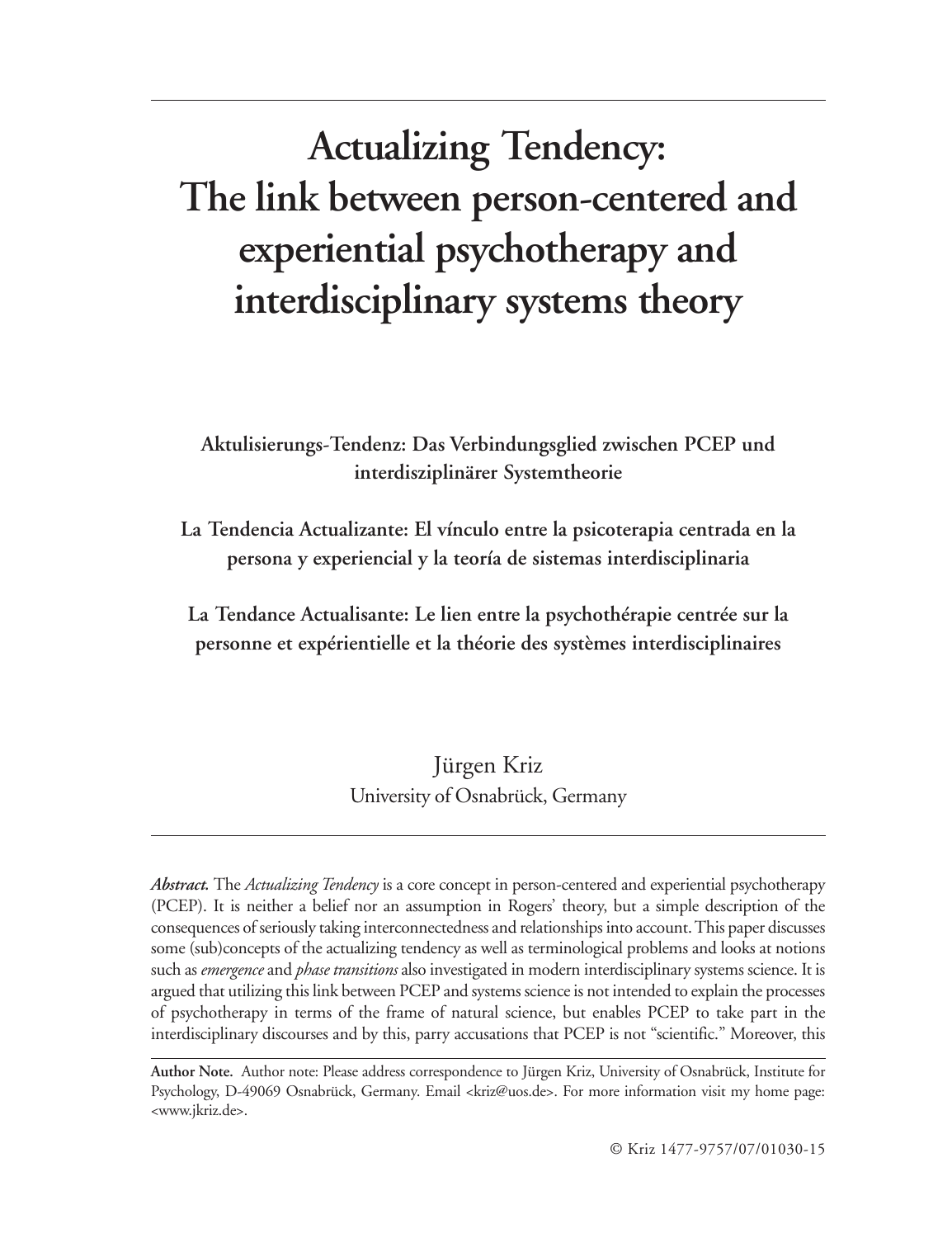link can also help to scrutinize the principles and metaphors which we use in PCEP and provide a consistent theoretical basis for our own practice.

*Zusammenfassung. Aktualisierungstendenz* ist ein Kernkonzept der Personzentrierten und Experienziellen Psychotherapie (PCEP). Es handelt sich dabei weder um eine Glaubensfrage noch um eine Vermutung in Rogers Theorie — sondern schlicht um eine Beschreibung der Konsequenzen, wenn man ernsthaft Vernetzung und Beziehung berücksichtigt. Dieser Beitrag diskutiert sowohl einige (Sub)-Konzepte der Aktualisierungstendenz als auch terminologische Probleme und stellt Phänomene wie *Emergenz* und *Phasenübergänge* vor*,* die auch im Rahmen moderner interdisziplinärer Systemwissenschaft untersucht werden Es wird argumentiert, dass die Nutzbarmachung dieser Verbindung zwischen PCEP und Systemtheorie keineswegs bedeutet, Therapieprozesse im Rahmen von Naturwissenschaft erklären zu wollen. Vielmehr ermöglicht diese Verbindung PCEP die Teilnahme am interdisziplinären Diskurs und damit eine bessere Verteidigung gegenüber Vorwürfen, nicht "wissenschaftlich" zu sein. Darüber hinaus können mit dieser Verbindung auch die Prinzipien und Metaphern, die wir in der PCEP verwenden, kritisch hinterfragt werden, um so eine konsistentere theoretische Basis für unsere eigene Praxis zu schaffen.

*Resumen.* La *tendencia actualizante* es un concepto clave en la psicoterapia centrada en la persona y experiencial (PCPE). No se trata ni de una creencia ni de un supuesto en la teoría de Rogers, sino una simple descripción de las consecuencias de tener en cuenta seriamente la cualidad de interconexión y las relaciones. Además, este concepto se refiere a fenómenos, como *sobre-estabilidad* o *transición de orden*, los cuales son también investigados en la moderna ciencia de sistemas interdisciplinaria. Este artículo discute algunos subconceptos de la tendencia actualizante, así como también ciertos problemas terminológicos. Se argumenta que la utilización de este vínculo entre la PCPE y la ciencia de sistemas no se propone explicar los procesos de psicoterapia en términos del marco de la ciencia natural, sino permitir a la PCPE formar parte de los discursos interdisciplinarios. Y, de esta manera, rebatir las acusaciones de que la PCPE no es "científica". Además, este vínculo puede también ayudar a examinar los principios y las metáforas que usamos en la PCPE y proveer una base teórica consistente para nuestra práctica.

*Résumé.* La *Tendance Actualisante* est un concept fondamental dans la psychothérapie expérientielle et centrée sur la personne (PECP). Dans la théorie de Rogers il s'agit ni d'une croyance ni d'un présupposé mais d'un simple descriptif des conséquences qui prend en compte de manière sérieuse l'interconnexion et les relations et qui examine des concepts comme "*émergence*" ou "*phase de transitions*", eux-mêmes également analysés dans la science moderne interdisciplinaire des systèmes. Cet article examine certains (sous)concepts de la tendance actualisante et certains problèmes liés à la terminologie. Il argumente que ce lien entre la PCEP et la science des systèmes n'est pas utilisé pour expliquer les processus de la psychothérapie en termes de cadre des sciences naturelles, mais il offre aux psychothérapies expérientielle et centrée sur la personnes de participer aux discours interdisciplinaires et permet, de cette manière, de déjouer des accusations comme quoi la PECP n'est pas "scientifique". En outre ce lien peut également aider à examiner de plus près les principes et les métaphores que nous utilisons dans la PECP et peut fournir une base fiable pour notre propre pratique.

*Keywords*: Person-centered approach, actualizing tendency, self-organization, metaphors, systems theory, emergence, phase transition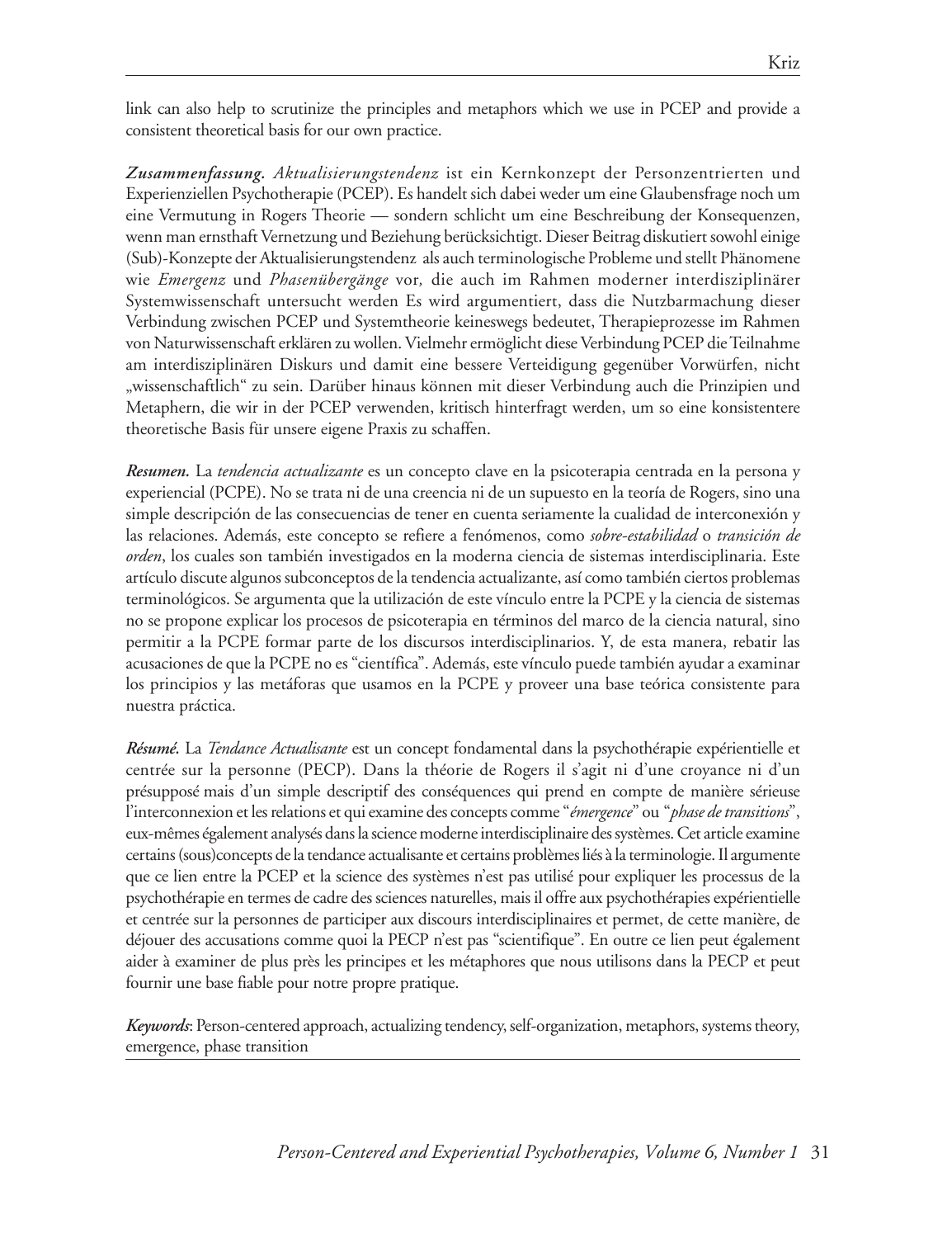"What do I mean by a person-centered approach?" Carl Rogers (1979) asked in the fundamental essay "Foundations of the person-centered approach," which was republished one year later (Rogers, 1980). In his answer, he summarized his lifelong work into two central aspects which remain the essence of the person-centered approach (PCA) and personcentered and experiential psychotherapies (PCEP).

Firstly, the basic core of PCA is the healing power of a special person-to-person relationship in psychotherapy and counseling. This special relationship has been described extensively by Rogers and others in many papers and books referring to three *necessary and sufficient conditions* for the therapist's role (and three additional conditions under which the healing power can realize its potential in practice). Although these three conditions for a healing and growthpromoting climate simply describe *one* special relationship and its *attitudinal* qualities, based on a special way of being in and encountering the world, they still seem to be rather general and abstract (see Rogers, 1951, 1957, 1961).

Especially in the case of beginners who need clear guidance in what they concretely should *do* in order to translate this "encounter with a client" into action, the three conditions may not suffice. Similarly, many therapists when confronted with severe symptoms are looking for more concrete and more specific (sub-)concepts. Therefore, a lot of work has been published explaining the meaning of the PCA encounter and its attitudinal qualities on a more practical level, and unfolding some detailed descriptions that seem to be additional conditions. In describing general conditions or principles on a more practical level with respect to the multitude of aspects inherent in various concrete situations, problems or disorders, one always has to unfold the meaning and "add" many (lower-level) conditions and principles.<sup>1</sup> But, without any doubt, the effectiveness of PCEP depends on the quality of a special person-to-person relationship "and is not a result of methods and techniques" (van Kalmthout, 2004, p. 195).

Secondly*,* the core explanatory concept in PCEP is the *actualizing tendency*. This is the theoretical reference when the question arises: "why does this relationship have such a healing power?" This term, too, is rather abstract and has to be elaborated on more concrete levels by means of detailed descriptions and further explanations in order to allow for a deeper understanding (see Rogers, 1959, 1961, 1963, 1979, 1980).

From the perspective of a more or less mechanistic interpretation of the universe and its related methods — for example, linear analysis of independent and dependent factors, inputoutput, or stimulus-response relations, applied to all areas of investigation (including the humanities), an actualizing tendency is just incomprehensible. There is still a strong belief in our culture that the only way to come to ordered states or to change order is to impose that (new) order. But Rogers was aware that natural science in the twentieth century, particularly in the field of systems theory, had long since overcome the flaws of such thinking. As a consequence, he often referred to findings of those disciplines in order to explain and discuss the meaning of the actualizing tendency.

<sup>1.</sup> Therefore, the debate about whether the therapeutic relationship (described by Rogers) is *sufficient* or not focuses upon an arbitrary question. For example, emotion-focused or process-experiential procedures (Greenberg, Rice, & Elliott, 1993) may be regarded as *clarifications* of the therapeutic relationship and not standing in contradiction to Rogers´ description.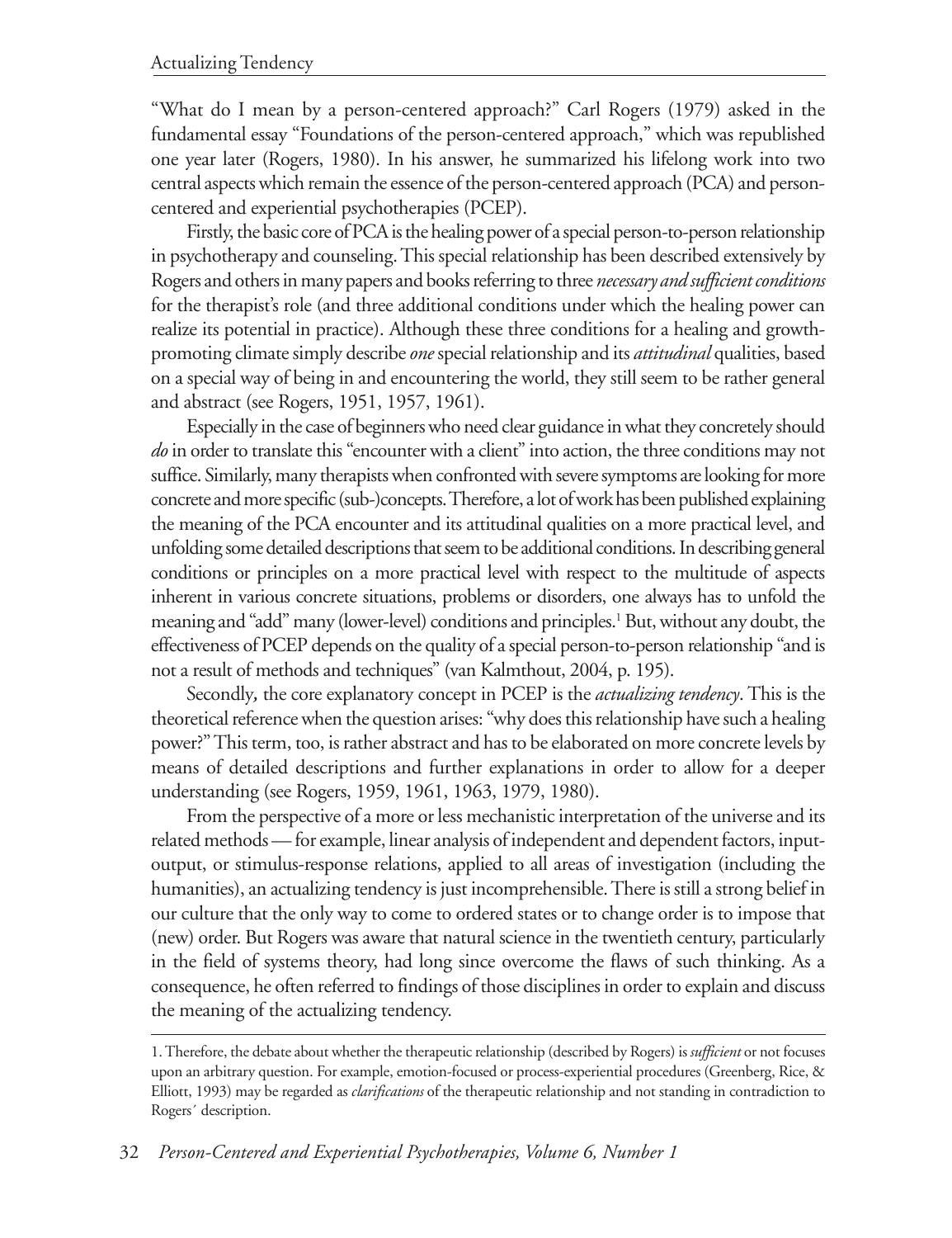However this gave and gives rise to many misunderstandings. Some authors from the field of PCEP see a conflict between Rogers' "deeply rooted affinity with natural science on the one hand and, on the other, his equally deeply rooted faith in human potential and the positive process" of human beings (van Kalmthout, 2004, p. 198). They fear that, if the PCA refers to principles which are also discussed in the natural sciences, we might fall into the pitfalls of present-day technological scientism, reductionism, materialism, and objectivism. Therefore, they step back from making use of the explanatory power of the actualizing tendency (or at least its interdisciplinary links). On the other hand, some academic psychologists (and others) accuse the concept of the actualizing tendency of being "unscientific" because so-called "scientific" principles are ignored. Even within PCEP we can read statements such as "the assumptions underlying Rogerian theory are no longer in accordance with recent psychological research … including the actualizing tendency" (Sachse, 2004, p. 79).

This paper has several intercorrelated aims: (1) to describe and discuss some aspects of the interdisciplinary meaning of the actualizing tendency; (2) to make clear that this concept and its sub-principles can serve as a link between PCEP and modern science without reducing PCEP to the constraint of naturalism or even to the phenomena of the natural sciences; (3) to provide a scientific basis and justification in order to place the powerful PCEP in the interdisciplinary discourse of science, a science quite different from the classical mechanistic one, which is an adequate basis for the repair of machines but an inadequate one for facilitating the actualizing potential in the process of healing.

However, before we can go to the benefits of the link between PCEP and systems theory, we have to do two things. Firstly, we have to face (and then pass by) a terminological problem. Although this section on terminological problems looks rather sophisticated, it is necessary to avoid the confusing traps within some texts concerning self-organization theory in the domain of psychotherapy. Secondly, we have to overcome the seemingly strongest resistance to the link between modern science and PCEP — the confusion between *linking* and *reducing*.

#### **TERMINOLOGICAL PROBLEMS OF "SELF-ACTUALIZATION"**

The core concept "actualization," which is discussed in this paper, is called *self-organization* in the interdisciplinary discourse of modern systems theory. This refers to the phenomenon that a system need not be "formed," "ordered" or "structured" by an "organizer" integrating the elements into an organized whole. Instead, given an appropriate environment, it will unfold itself in an orderly way due to inner structural possibilities. This *emergence* of selforganized order in the form of a dynamic pattern can, to a great extent, be treated mathematically in the same way as the *phase transition* of already established patterns into new and more effective or better adapted patterns (due to change in the environment). Without going into details (see Kriz, 2006), it is obvious that the latter phenomenon is more relevant for psychotherapy which typically means the change of a symptomatic or at least problematic pattern (in the processes of perceiving, cognitive and emotive processing, and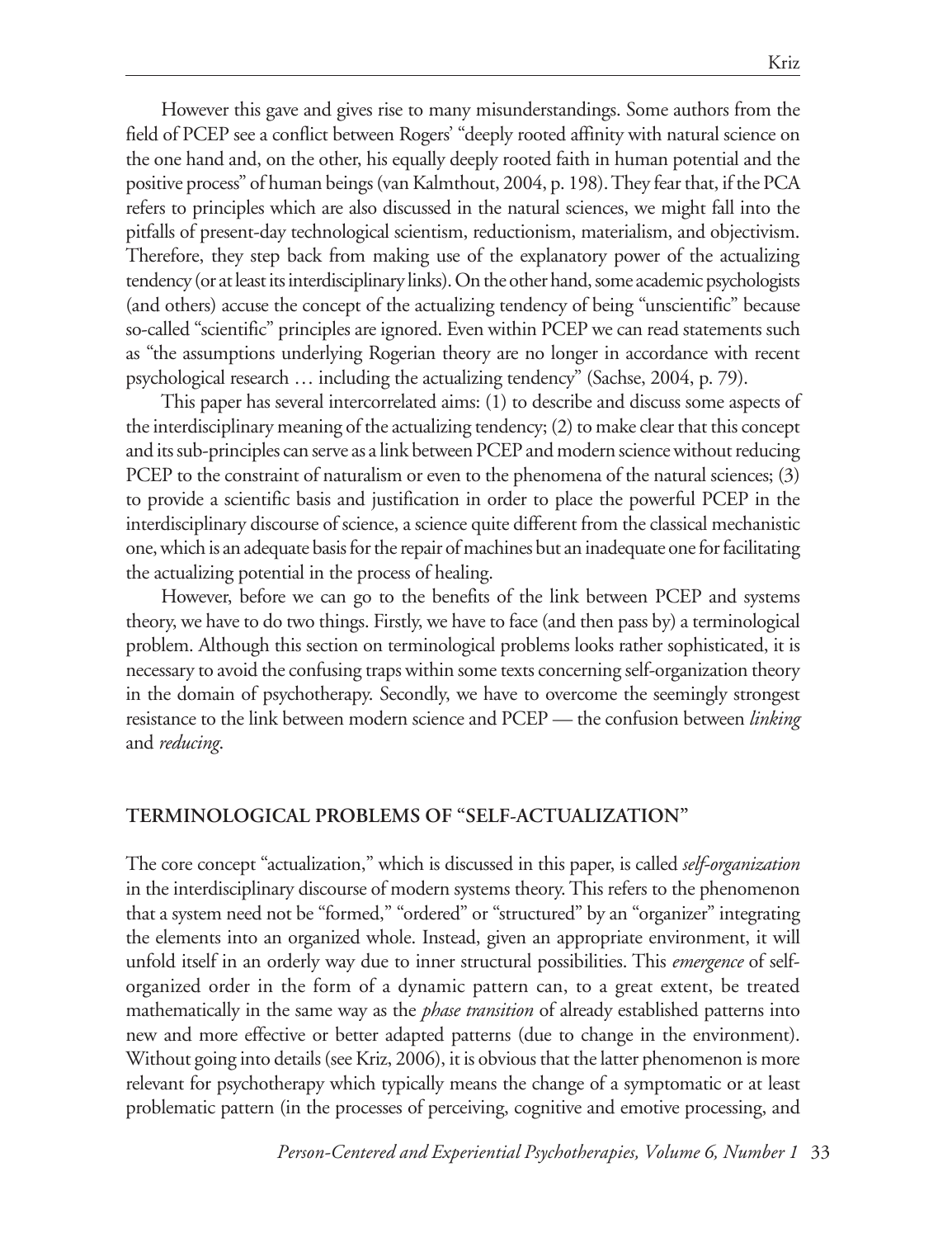expressing by acting and behaving). In particular, the interdisciplinary approach of *Synergetics* by Haken (1978, 1983) provides a conceptual basis and framework for facilitating cooperation between those psychologists and natural scientists who are interested in understanding complex autonomous (but not isolated or immune) processes of self-organized order.

It is fascinating how much this notion and world-view of modern interdisciplinary systems theory corresponds with the thought of the Gestalt psychologist Kurt Goldstein who, after his emigration to the USA, became more famous as an *organismic theorist*. Goldstein's fundamental book *The Organism* (1939, German edition 1934) appeared more than three decades before theories of self-organization became an important subject in the natural sciences.

Goldstein coined the term "self-actualization" in order to refer to the self-organizing processes of an organism (because "self-organization" was not a common term at that time). In contrast to the classical dichotomy of imposing order from outside or developing order only from inside, Goldstein stressed the crucial point that self-actualization does not mean that the organism is immune to the events and forces of the external world. Conversely, for the organism, the environment is both a source of supplies and disturbances.

The tasks are determined by the "nature" of the organism, its essence, which is brought into actualization through environmental changes that act upon it. The expressions of that actualization are the performances of the organism. Through them the organism can deal with the respective environmental demands and actualize itself (Goldstein 1939, p. 111).

And, therefore, the healthy organism is one "in which the tendency towards selfactualization is acting from within, and overcomes the disturbance arising from the clash with the world" (p. 305).

Rogers, who like Goldstein spent some years at Columbia, was strongly influenced by the holistic and dynamic concepts of Gestalt psychology. For example, Rogers often described the *self* as a gestalt. However, he made terminological distinctions. Firstly, he made a distinction between the self-organization (actualization) of biological (including human) organisms, and of non-living matter in physics, chemistry, cosmology etc. He referred to the latter with the term *formative tendency*. Secondly, he called the aspect of the self-organizing organism (Goldstein's "self-actualization") as just "actualization." This is because Rogers' approach, unlike Goldstein's, has an elaborated self theory at its core. Therefore, *self-actualization* in the PCA exclusively refers to the actualization of the self of a human being. For example, in a series of nineteen propositions Rogers stated:

VIII) *A portion of the total perceptual field gradually becomes differentiated as the self*. (Rogers, 1951, p. 497)

and:

IX) *As a result of interaction with the environment, and particularly as a result of evaluational interaction with others, the structure of the self is formed — an organized, fluid, but consistent conceptual pattern of perceptions of characteristics and relationships of the "I" or the "me" together with values attached to these concepts*. (Ibid., p. 498)

This, however, gives rise to terminological misunderstandings — especially when we refer to PCEP from the perspective of systems theory. In systems theory as well as in Goldstein's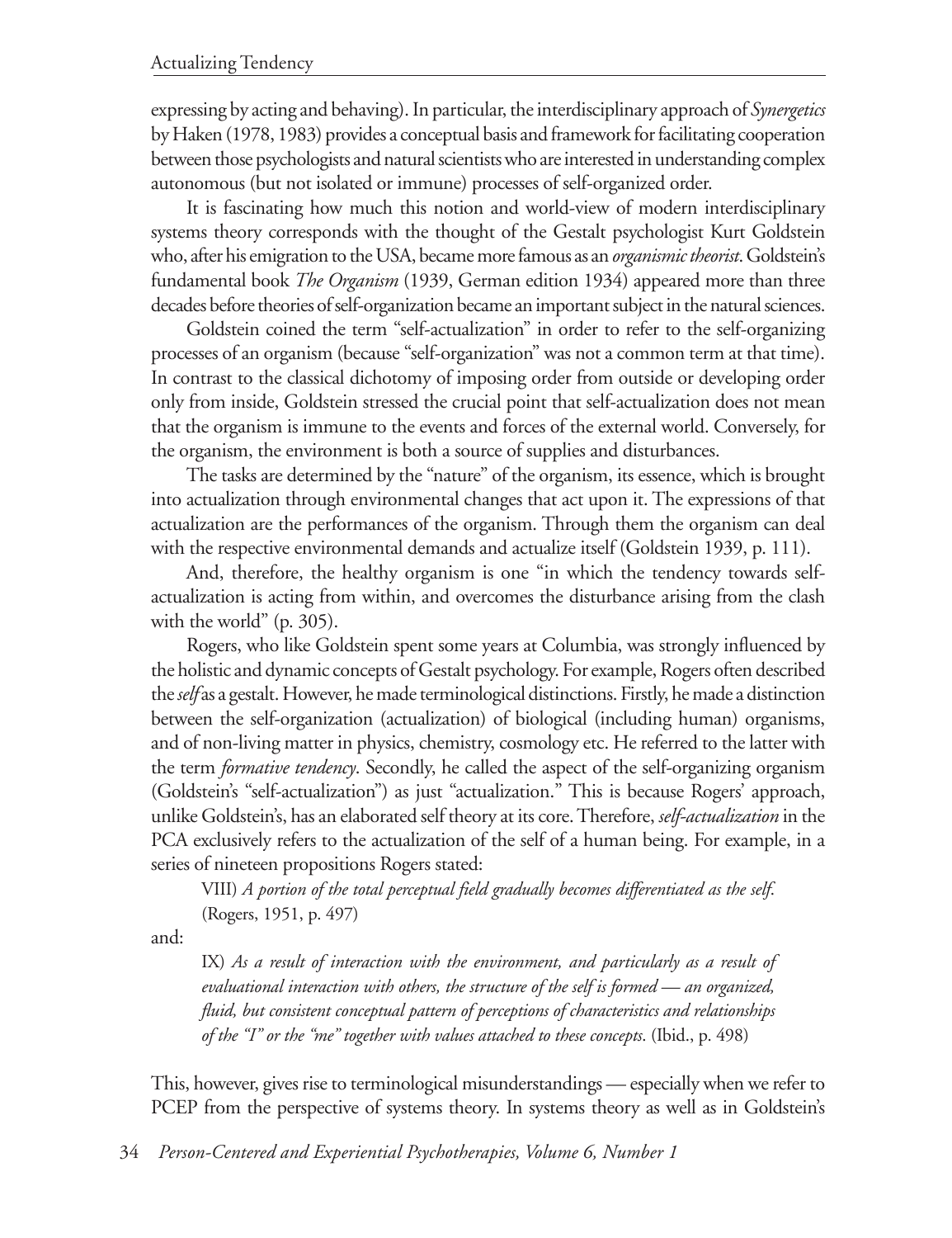approach, the "self" in *self-organization* or *self-actualization* functions as a terminological focus on "*self*-made" in contrast to "made from outside." By contrast, the "self" in Rogers' *self-actualization* refers to the psychological process of actualizing a "self" in contrast to the totality of experience or *actualization* of the organism. Of course, actualizing a "self" by means of self-actualization is the typical and essential capability of the actualization of human beings and their organisms in contrast to the actualization of the organisms of animals or plants (which do not, as far as we know today, develop a "self").

Moreover, seen from the terminological perspective of systems theory, the human process of actualizing a "self" does not happen by imposing order from outside. But this can only be described by the notion of self-organization — and, therefore, terminologically precise, as a "self"-self-organization. This, indeed, looks rather confusing.

In order to avoid such terminological confusion, we will simply use the term *actualization* or *self-organization* in the following and clarify whether we are referring to the actualization of matter, organism(s), interaction structures, patterns of thought, or "the self."

### **LINKING IS NOT A REDUCTION**

Rogers referred to the actualizing tendency as an *interdisciplinary* principle of explanation (for example, Rogers, 1980, p. 133). For some, deeply rooted in humanistic psychology and stressing (as Rogers did and I do) the essential differences between a person and a biological or even just material entity, this seems to create a conflict or at least a tension. However, we should not mix up two levels. The discovery of attitudinal qualities for a healing process in a person-to-person relationship and, additionally, research about this process, as well as teaching procedures for young therapists, belong to the core domain of psychology and psychotherapy. No other scientific disciplines are interested in these questions. Moreover, the special PCEP approach to psychotherapy is rooted in the ethical position "emphasizing and researching relational dimensions of therapy and rejecting many types of interventions as unjustifiable" (Grant, 2004, p. 156).

In contrast, the development of *principles of explanations* need not be restricted to one discipline. Rather, principles of explanation should correspond to *interdisciplinary* discourses — of course, without being in contradiction to the ethical position. Correspondingly, Rogers also referred to other disciplines which use the actualizing tendency in order to explain and discuss their research and findings. Remarkably, he not only cited "classical" systemic and holistic approaches with similar views, like Goldstein (1939), Angyal (1941) or Smuts (1926), but he also discussed contemporary approaches from the natural sciences — for example Szent-Gyoergyi (1974), a Nobel Prize-winning biologist, and Prigogine (1979), a Nobel Prize-winning chemist.

According to Grant (2004), stressing that we base our "practice on (implicit) ethical concepts and world-views" (p. 156) and that the use of (certain) principles and the disavowal of the relevance of others are both functions of ethical positions, we should be aware of the roots of our everyday understanding. Most people believe in the essential difference between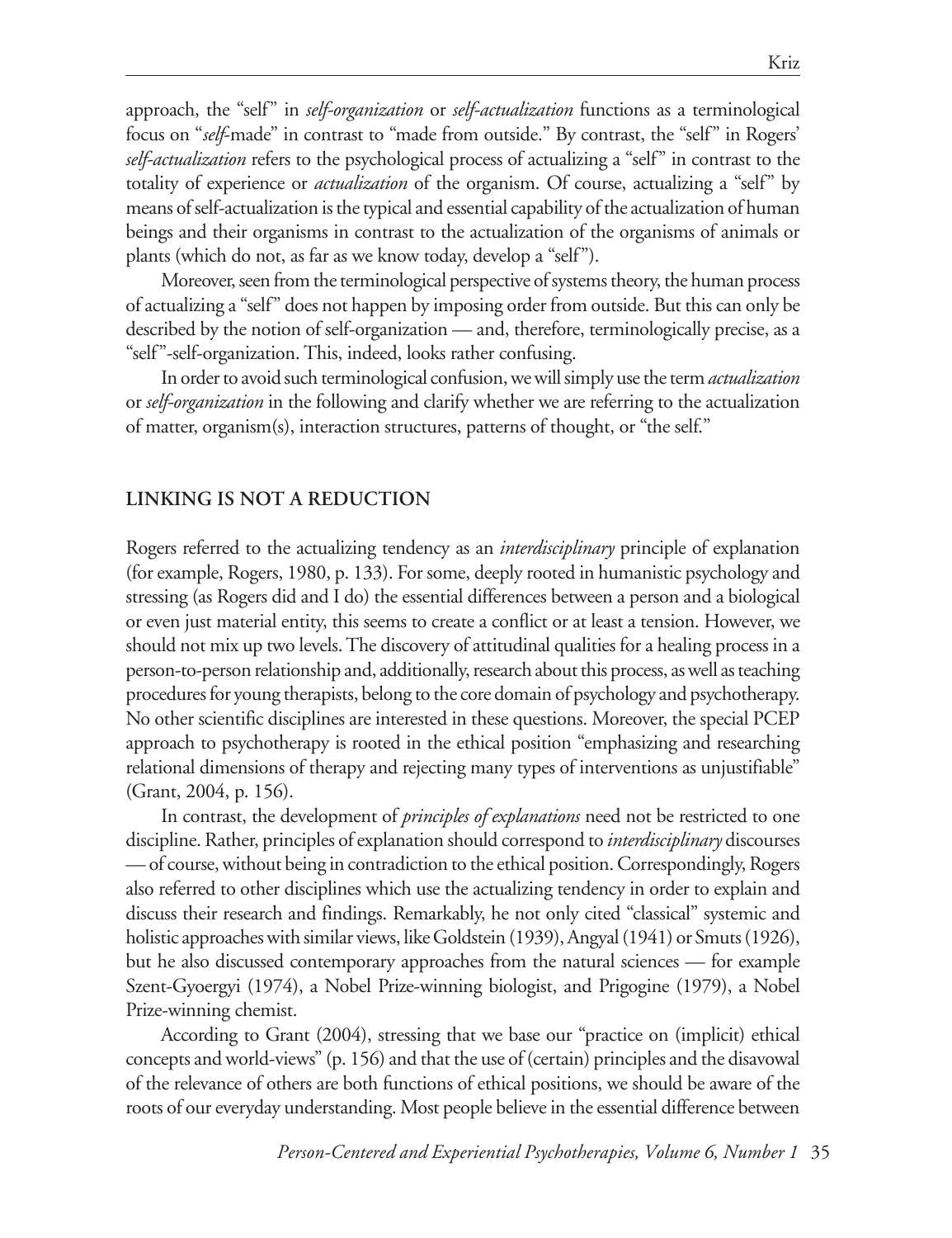repairing a defective engine and working with a patient in a psychotherapeutic manner. But what are the concepts, terms, metaphors and principles that we have and use as cognitive tools to grasp, explain and discuss human development, pathogenesis or psychotherapy? After 400 years of great success on the part of classical mechanistic science as an essential basis of today's culture, our world is filled with machines, apparatus, tools, and "things" that have changed the face of our planet. Over many generations, our inner images — the metaphors and principles we use in understanding our everyday life — became, of course, more and more related to the outer images of what we perceive and experience: things and mechanical apparatus. No wonder then that it seemed self-evident to use these metaphors and principles to understand and explain other areas of the "world" — when we are dealing with nonhuman beings, with other humans, and last but not least with ourselves. This tendency seems to be even stronger when we try to give rational or "scientific" explanations. Although modern science has changed its world-view and its explanatory principles tremendously, the informal narratives and metaphors of culture do not adapt as quickly, but instead still convey the "same old stories" of what "science" is. And this still involves the use of a toolbox of mechanistic principles (which are indeed rather adequate in dealing with the restricted apparatus of our technical world).

Therefore, the crucial question is not whether we use or do not use metaphors and principles (also) discussed in the natural sciences. The question is whether we use inadequate (mechanistic) principles or adequate ones, when referring to life and human creativity instead of to machines.<sup>2</sup>

My experience is that students on their way to becoming PCE therapists often "know" a lot about the relationship, the "three core conditions" or attitudinal qualities. They can repeat a lot of what they *should* do and *want* to do. However, when we listen to the tapes of their first (simulated) steps into "making therapy" we find that what they *really* do is rather different. Analyzing "the situation" and "the patient," finding out "what is really the case" and giving "advice" — in other words, imposing order from outside. Although they know that the attitudinal qualities in PCEP are rather different, they feel much more secure and comfortable with a behavior that mirrors (and is influenced by) the principles of our understanding of "the world."

Not only the thoughts of patients or of my students but also many PCEP texts are full of words, terms and concepts that refer to those principles, because such an approach to the world has been so successful that it now governs the core ideas of everyday life. For example, references to "blocks," "barriers" and "shields" or the use of phrases such as, "he got stuck," "has no self-control," "(don't) want to push him," "he does not function well" etc. are much more adequate for dealing with matter and machines than an encounter with a human being. While these examples (actually taken from PCEP publications) look trivial, the problems concerning other terms and metaphors, for example, the term "coping," seem to be less obvious. We will come to that later.

<sup>2.</sup> This strong tendency in Western culture towards order, reduction and reification of processes has been analyzed and reported by many researchers from anthropology, social psychology, social science or linguistics. For example, Nisbett (2003) summarizes some dozen studies and emphasizes the marked differences in thinking and in consciousness between peoples of the West (mainly Europeans and Americans) and the East (Japanese and Chinese).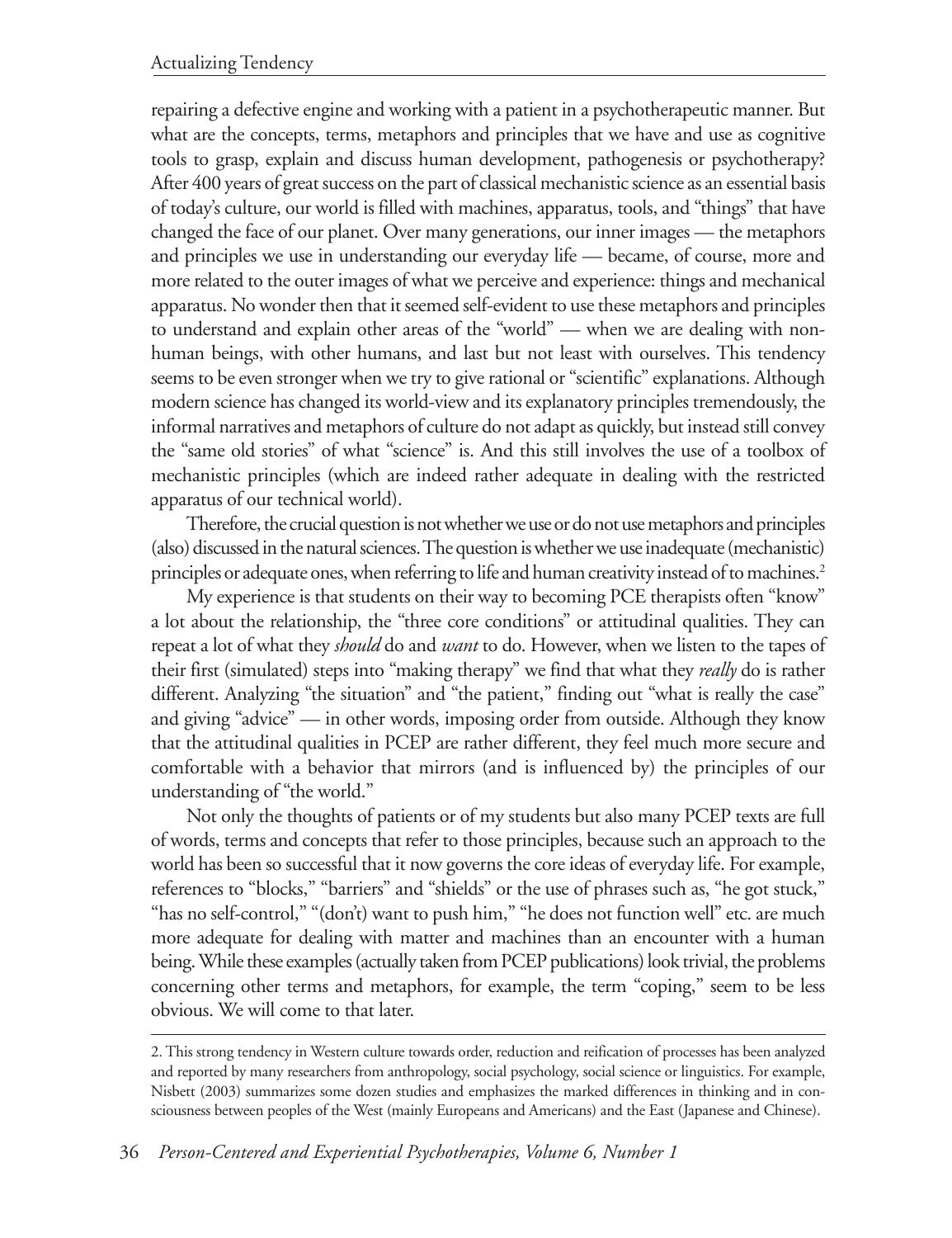As a consequence, in PCEP the ethical position of believing in the essential difference between matter and a person is good but not enough. Without alternatives we are trapped by the power of our everyday thought in our culture. And by this we link (implicitly and tacitly) our practice to the metaphors and principles of mechanistic science. The link between PCEP and systems theory is meant, therefore, to provide an alternative and not a reduction.

Moreover, understanding some *principles* of encountering the world by way of examples from the natural sciences does not at all entail the reduction of psychological and social *phenomena* and processes to those of natural science. For example, we could use the process of growth in a deciduous tree to explain that the *principle* of growth in PCEP does not mean "more and more" (as in economics) but "die and become" in adaptation to the changing environment (in the case of a tree: the seasons; in case of a human being, for example, the change of expectations of a human leaving childhood and becoming an adult). It is clear that using this example does not mean that we want to reduce personal growth to biological phenomena.

#### **BASIC SUB-CONCEPTS OF THE ACTUALIZING PROCESS**

In modern interdisciplinary systems science, interconnectedness and feedback loops are the essence of *emergence* and *phase transitions* of self-organized patterns and order. A core distinction between classical mechanistic and modern systemic approaches is illustrated in Figures 1a and b:



**Figure 1a** (left) and **Figure 1b** (right). *Mere input-output analysis (left) versus feedback loop (right)*

In Figure 1a, an input "I" is given to the box, which *operates* somehow and gives an output "O." This is not only the underlying perspective of stimulus-response psychology and the core of experimental science. It is, moreover, often the everyday understanding disseminated in simple textbooks describing social relationships. A wife asks her husband: "what do you mean by X?" And he gives an answer. The question is identified with "I" and the answer with "O," and the interaction takes place because the wife cannot look directly into the "black box" (the man's mind) but has to investigate this box by input-output analysis. Typically, this is the classical metaphor of experimental input-output analysis applied to human relationship.

However, this description misses the essence of what really takes place. The spouse has a relationship which reflects the history of that couple. Therefore, the man "knows" that certain answers might be interpreted by his wife in a way which he does not want. This belief of course influences the possible answers a great deal. On the other side, "knowing" her husband, and that he tends towards "evasive answers," the wife tries to ask in a way that reflects these tendencies in order to find out what he really thinks. However, the man has experienced that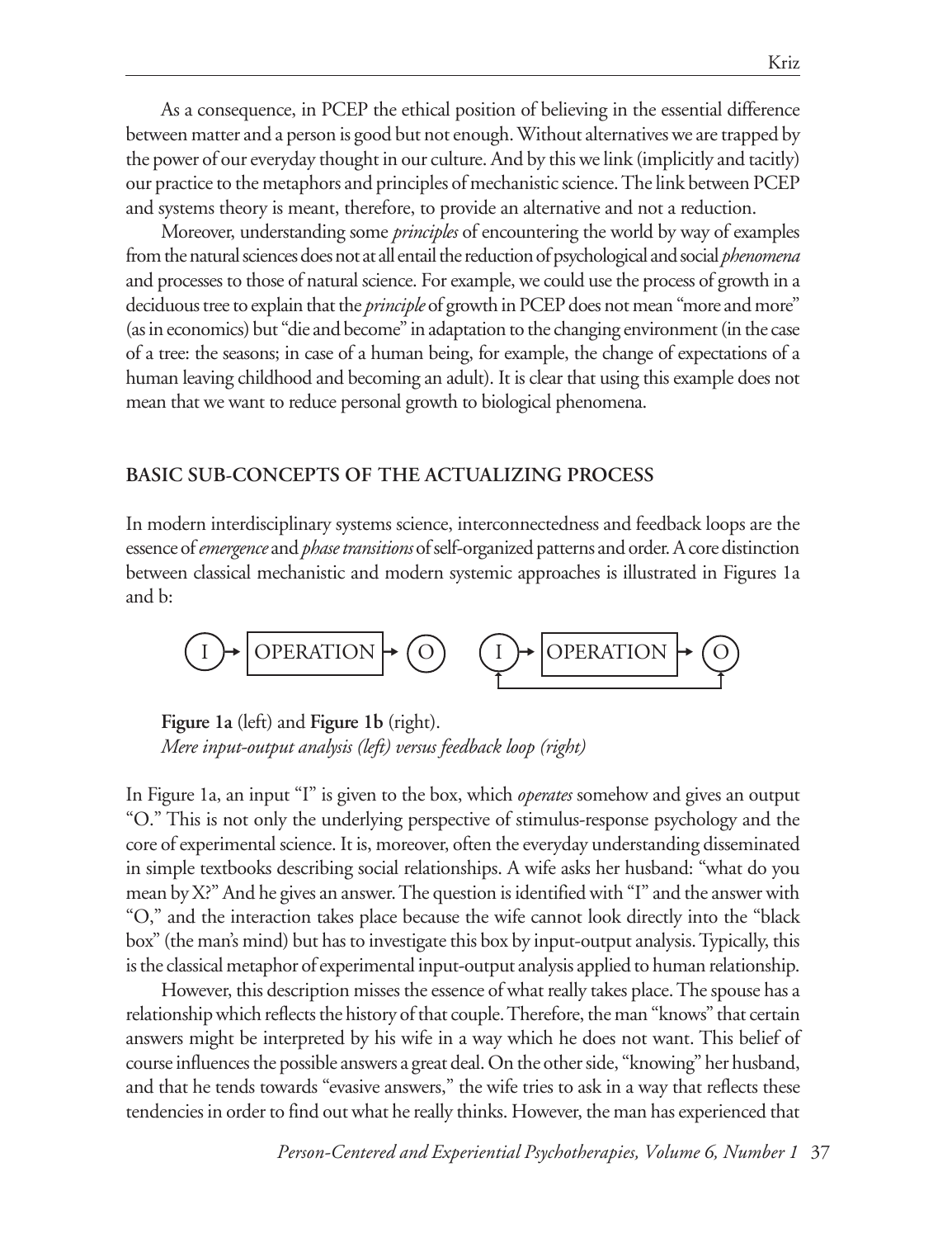his wife has developed the tendency to ask him in a special way and, therefore, tries to anticipate what he could do to avoid this. But the wife …

We could go on telling this story in more and more detail and with more potential loops which reflect the experiences gained during thousands of previous loops (see Figure 1b). But even this rough example shows the flaws of a mere input-output analysis in contrast to taking account of the history of feedback loops in which cognitive patterns of beliefs, expectations, interpretations and so on provide a meaning field that determines the questions and answers. Due to interconnections and history every stimulus is also a response to what happened before, and every response is also a stimulus for the further process. Therefore, what happens reflects the pattern of interaction and meaning which has emerged in the biography of that couple. This pattern is not imposed from outside (although many influences are important: social and language structure, individual biography, personality etc.) but, with respect to these influences, is self-organized.

Interdisciplinary systems theory describes and analyzes how dynamic order or patterns emerge if input and output are not artificially isolated — as is the case in most classical and technical approaches — but if interconnectedness and feedback are admitted. In chemistry, for example, we find self-organizing patterns of movement of a liquid in a bowl due to chemical reactions, or *chemical clocks* where in a test tube the color might change red-bluered-blue-red-blue …. In physics, for example, the extremely coherent light wave in a laser can be described by a process of self-organization which synchronizes the emission of light from the individual atoms in such a way that they contribute to a common light wave. Another famous example is the *Bénard Instability*: macroscopic coherent movements (convection "rolls") which typically take on the complicated shape of a honeycomb pattern. In particular, the interdisciplinary systems approach *Synergetics* (Haken, 1978, 1983) is presented in more than one hundred volumes with about two thousand contributions, most of them from physics, chemistry, physiology, biology and other natural sciences — a few from psychology and psychotherapy (see Kriz, 1990, 1992, 1993, 2001).

Amongst the emergence of dynamical order or patterns, the self-organized change, called *phase transition*, is another important sub-concept in systems theory. While in the process of emergence, the self-organized order, called an *attractor*, corresponds both to inherent potentials of the system and general conditions of the surroundings — a small change in the environment will normally not change the structure of the system when the attractor is established. In contrast, the system is over-stable even when the environment changes (to some extent). However, what happens is again not so much dependent on the surroundings but much more dependent on the situation and the history of the system (compare Figure 2b). In stable situations (which are typically for attractors — C or B in Figure 2b) even big change (or *forces*) of the surroundings will only bring *fluctuations* to the system — which the system then compensates and reverts to the attractor. However, when the change (or forces) is too big, the system passes a state of instability (near A in Figure 2b) from which it can reach another attractor (that means another dynamic pattern or order). The same phase transition, i.e. change of the pattern, happens when the system is in a situation near to instability (A in Figure 2b) at that point very small additional forces are sufficient in order to facilitate that change.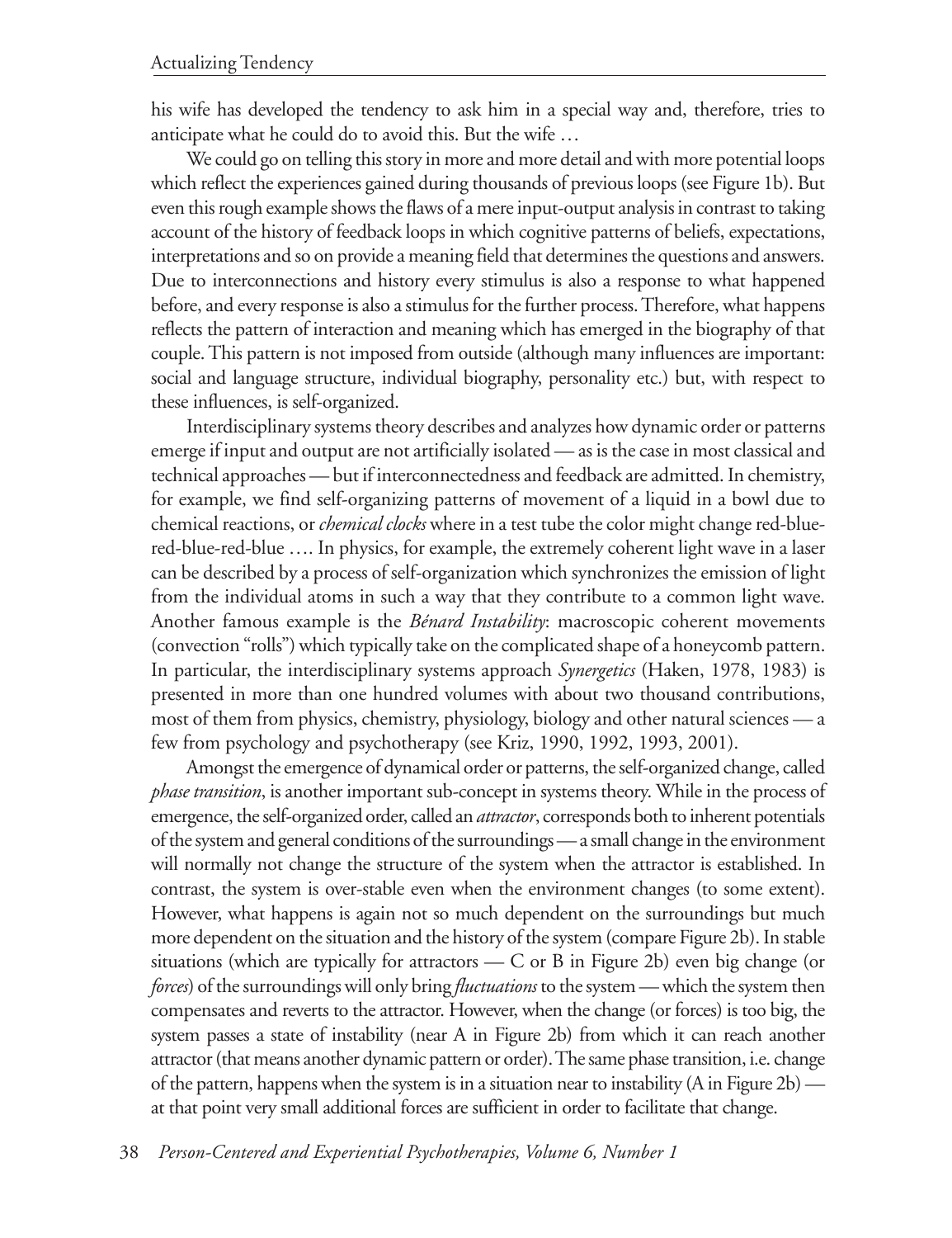Although it is not possible to describe and discuss these (sub)-principles of self-organization theory in a more detailed manner due to the limited space of a journal paper, it should be clear that *emergence* and *phase transition* are concepts of a science quite different from the classical mechanistic one. The fundamental shift from classical mechanistic to modern systemic science is schematized by Figures 2a and 2b and can be summarized as follows.



**Figure 2a (left) and 2b (right)** *Schema of classic-mechanistic approach (left) versus systemic-dynamic approach (right)*

# *Classic-mechanistic approach. Core idea: Organisation from outside*

Forces — or *interventions* — cause the system (box on a plane, Fig 2a) to move from A to B. Just as easily the system could be moved to any other point (which represents other states of order) between A and B. Moreover, it could be moved in the direction of C, etc. What happens is only dependent on the exact dosage of the forces — that means it is dependent on the size and direction of the forces. Whatever happens is a direct and specific result of the interventions, and by analyzing these cause-effect relations we try to control the further development. Moreover, all points in that plane are "equal" — a homogeneity, totally open to the will of a designer.

# *Systemic-dynamic approach. Core idea: Self-organisation*

Due to non-specific conditions of the environment (forces which form the landscape of potentials) the system (landscape with ball, Fig. 2b) develops a dynamic state of order or an *attractor* (the ball rolls to point B). Order is not inserted or imported from outside but is an inner possibility of the system. The forces can only support landscapes which are specific to the system — and the ball can only roll to C or to B. Therefore, we find discrete states — reflecting the *uniqueness* of the system and its potentials. Instead of openness to a designer one has to respect the peculiarity and characteristics of the system as well as the specific history.

Although these descriptions are not particularly addressed to psychotherapy, it is obvious that medical-like disorder-specific treatments, or the idea of training the right behavior or teaching self-control, is underpinned by the former world-view. PCEP, in contrast, focuses on the actualizing tendency, uniqueness, and the facilitation of inherent potentials by providing a supportive surrounding for the "die and become" of a phase transition. Accordingly, the non-linear relation between the therapist's intervention and the reaction (for example, the "Aha" experience related to the felt sense) is typical for the latter. Rogers, referring to the work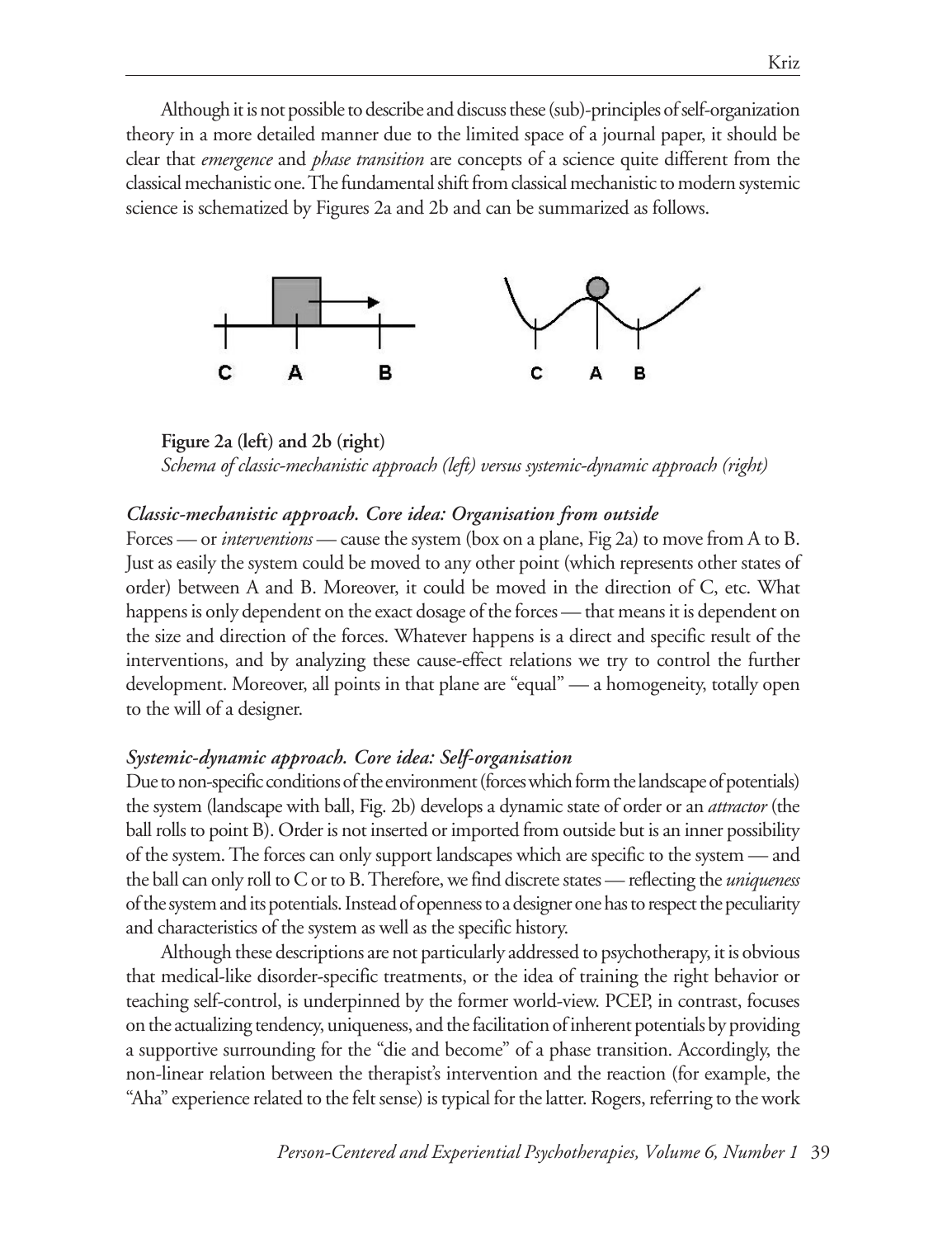of Prigogine (1979), stated, "The transformation from one state to another is a sudden shift, a non-linear event" (Rogers, 1980, p. 131).

Additionally, it should be clear that it is to some extent more a question of values and ethics than of effectiveness and "what works." In many cases both of the principles schematized by Figure 1a and 1b or 2a and 2b work. Take, for example, "rhythmic applause." The common clapping rhythm, which often emerges self-organized from the chaos of applause after a concert, *could*, of course, also be established in the "classical" way of intervention. Imagine a concert for the army. At the end, an officer jumps on stage practicing what he had learned in the army and heard from politicians, teachers, or therapists with a "classical" world-view, namely that order has to be imposed. Shouting "wasn't it a nice concert?" he might make big clapping movements, adding "let's clap — now, now, now!" If the soldiers then follow, it is (again) proven that order *can* be imposed.

However, most cases of rhythmic applause arise spontaneously, synchronizing the individual clapping rhythms into the common rhythm by self-organization. Similarly, in case of the Bénard Instability, there is not any trainer for the "behavior" of the rolls and not any teacher for the "right order" — although (as was typically thought in the classical understanding of "intervention") order could be introduced as "ordering" by external factors, for instance by someone stirring the liquid in such a way as to make the rolling movements. Instead, quite unspecific conditions of the system's surroundings (here: the difference in temperature) lead to the self-organization of this highly differentiated dynamical structure, which must be understood as an inherent ordering structure of the system itself. A designer, for example, may want to see eight-sided rolling movements (instead of six-sided), because he thinks that this would be much more aesthetic or creative — but as eight-sided rolling movements are not in the inherent structure of the system, they cannot be produced.

Therefore, the actualizing tendency in PCEP is neither a belief nor an assumption in Rogers' theory, but a simple description of the consequences of seriously taking interconnectedness and relationships among processes into account. Thousands of examples from systems science and their detailed scientific analyses prove that actualization works as an unfolding of inherent order or patterns with respect to the surroundings. And the principle is not one of *imposing* order from *outside* but *facilitating inherent* possibilities of order.

# **OVERCOMING THE COGNITIVE TRAPS OF MECHANISTIC SCIENCE**

This correspondence between the principles of modern scientific systems theory and of PCEP is remarkable, because these characteristics have been discredited by opponents as "lyrical" and "too unscientific." Even nowadays we can find positions which accuse PCEP of being "unscientific." Today, we can refute such devaluing comments as being pseudo-scientific and pseudo-factual, because they ignore the fact that the so-called "scientific" principles of a mechanistic understanding of interventions become antiquated when viewed from the perspective of modern science.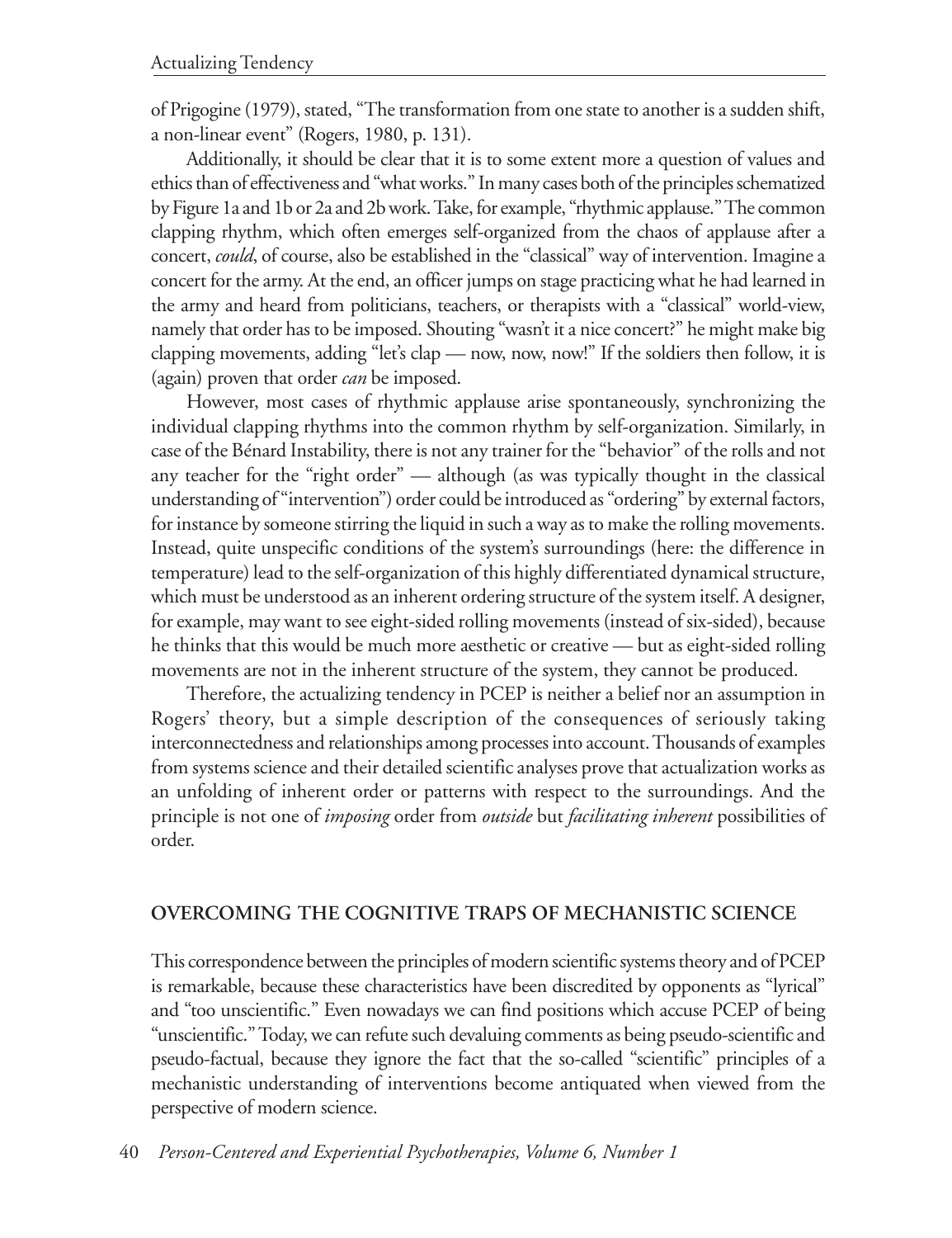Using this connection between PCEP and modern science keeps the PCA from utilizing too many terms and metaphors from a mechanistic understanding of the world in our discourses and publications on PCEP. Many of these metaphors are not adequate to describe life processes. I have already mentioned terms such as *blocks*, *barriers* and *shields*, where the metaphors of a mechanistic interpretation of life and the therapeutic process are obvious. However, other questionable concepts (from the perspective of actualization) are not so obvious. An example concerning the term *coping* may illuminate some problems:

*Coping* is an increasingly important term in the discourses of clinical psychology and psychotherapy and, moreover, is also used by PCEP authors. Webster's Dictionary defines "coping" as: "to deal with and attempt to overcome problems and difficulties."

Seen from the perspective of the actualizing tendency, the idea of coping is confusing and misleading. This becomes clear when we ask: "Can we cope with fever?" There is no simple answer. Because if the fever is very high, let's say 42°C, we have to make an intervention; we have to cope with the fever. However, in most cases we understand the *fever itself as a coping reaction* of the body. Increasing the temperature is an adaptive protection against bacteria. Fever is, therefore, an actualization of the possibilities of the organism and the circumstances of an infection.

Can we cope, for example, with anger? Again, there is no simple "yes" or "no." However, what we call "anger" can be seen as a coping reaction of the person. This perspective opens up the question: What are the challenges or provocations which must occur so that the person actualizes anger? Anger is understood then as a dynamic pattern which represents the inner potentials with respect to the conditions of the surroundings. In contrast, focusing on coping with the anger itself may increase the sensibility of "how to manage these symptoms." Managing symptoms, however, is a typical idea related to Figure 2a. Moreover, managing anger might obscure one's view of the essential meaning of that anger.

This example stands for a multitude of *disorders*. We can always treat the symptoms of a disorder as "something that is just there" and try to cope with these problems. In the case of depression, for example, we can give the patients pills and drugs, or train them to be more active, to control destructive thinking etc. That goes with the classical idea of imposing order. From the perspective of systems science, we can see the symptoms, which we call "depression," as a special actualization of the whole person, coping with, for example, a long-lasting chronic overtaxing of their own resources. This again can be understood from the perspective of personal development, as a specific (part of) actualization, where the self developed in an environment which provided partial regard only under the condition of withholding a "no!" to many overwhelming demands. This was an environment in which the person actualized an attention more to the needs and demands of others than to itself as an organism and its limitation of resources.

From this perspective, no "training" for better "coping," no teaching of "right" reasoning in contrast to "destructive" beliefs, no "control" of any behavior is necessary. Facilitating the understanding of the special (part of) actualization and the awareness of the demands of the person themself in a climate of *un*conditional regard opens up the phenomenal field more and more as it is experienced and perceived by the person and which is, for the individual,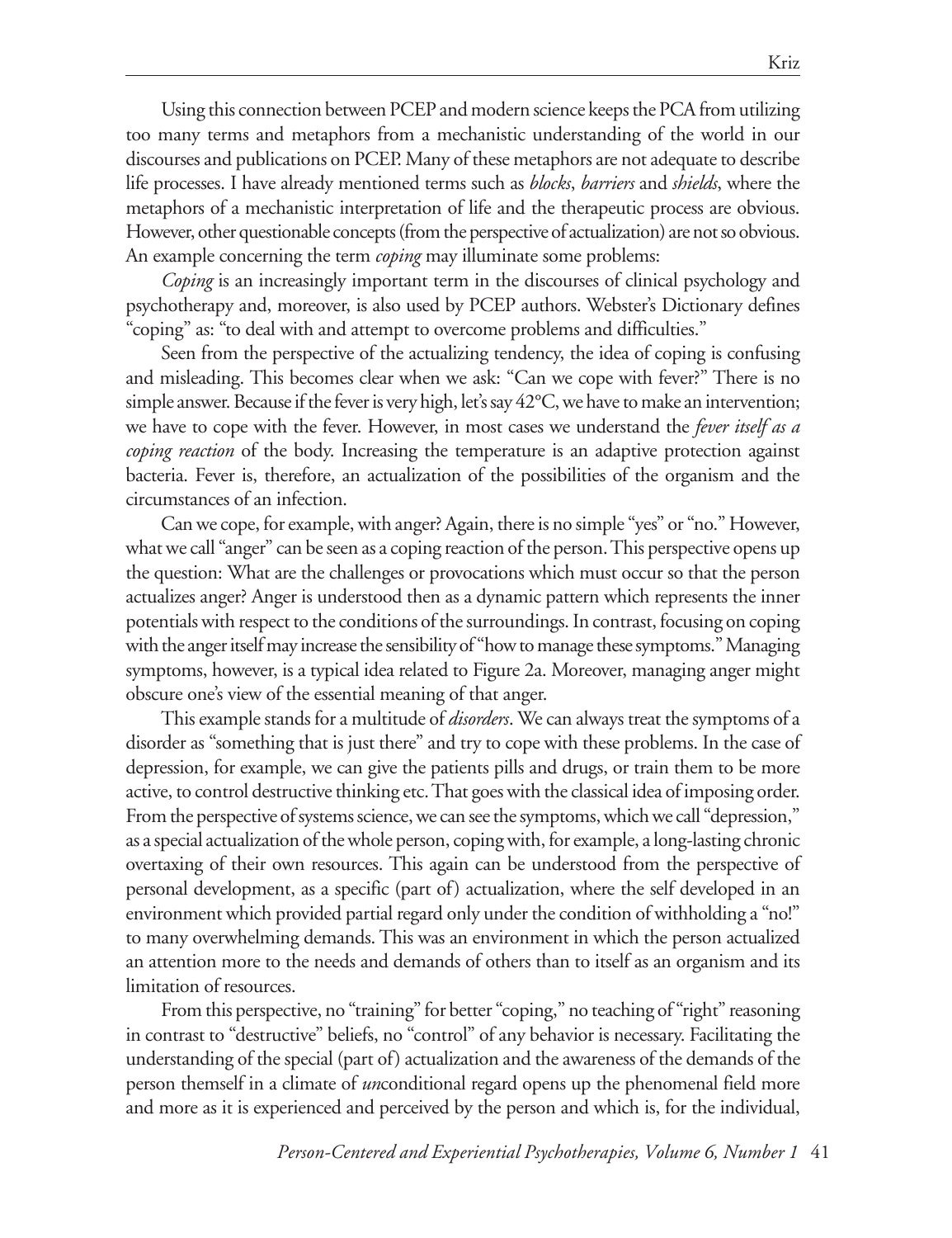"reality." The whole meaning field (see Kriz, 2006) in which the person interprets himself increases in complexity. Because this is a (partly) new cognitive environment, and the dynamic system (the "person") — like all actualizing and self-organizing processes — always adapts to the whole environment by actualizing inherent possibilities, new cognitive and behavioral patterns will emerge. For example, we will perhaps more often hear a "no!" referring to the growth of self-protection and self-awareness of resources of the person.

Although we need not play "coping" off against "foster and facilitate actualization," we should however be aware that both concepts refer to different perspectives and understandings of the therapeutic process. For some, this example concerning "coping" and other "disorders" might look like a sophisticated discussion of semantics — far away from therapeutic practice. However, I want to claim that this is not the case. Our practice is based on principles of how to encounter the world, other human beings and oneself. Without a clear notion of what the actualizing tendency means we are too often trapped into the metaphors of the order–andcontrol paradigm of our Western culture. We, then, attempt to "overcome" the problem or "disorder" of the patient, to offer techniques of better self-control or coping skills — particularly, when we are asked to be more "effective" and not to ignore the principles inherent in our culture. It is not only the need for a stronger justification and scientific basis in order to parry the attacks of reductionism and mechanistic ideas. Without clear leading images of alternative principles, we run the risk of losing our orientation in the complex landscape of ideas about "what really helps" and, by this, our own identity as PCEP.

# **CONCLUSION**

While much work has been done to deepen the understanding of a "person-to-person relationship" (Schmid, 1998, 2001) and putting "relationship at the centre" (Barrett-Lennard, 2005), the underpinning concept of actualization is often neglected or omitted, if not misunderstood and devalued. If mentioned at all, actualization often seems to open up a sugar-candy world of benefits, because we read of "fulfillment," "perfection," "enhancing," "realizing full potential," "happiness" etc. — promises that rightly allow people to doubt the seriousness of PCEP and, therefore, weaken its power.

Although there are some valuable contributions to deepen our understanding of the actualizing tendency, for example, by Bozarth and Brodley (1991) or Cornelius-White (2006, forthcoming), and to overcome the danger of reification by a more process-oriented interpretation, for example by Gendlin (1996) or Greenberg et al. (1993, 1998), we need the link to modern systems science. The benefits are of two different kinds: Firstly, it locates PCEP within a scientific community. This is important not only in order to take part in the interdisciplinary discourse concerning a deeper understanding of an alternative encounter with the world but also in order to survive as a significant approach to psychotherapy. Without its explanatory "foundation block" (as Rogers (1980) called the actualizing tendency), it is easy to reduce the PCA to a "method" and to annex it or assimilate it as a "technique" of other approaches. Secondly, by taking part in this discourse on a deeper understanding of the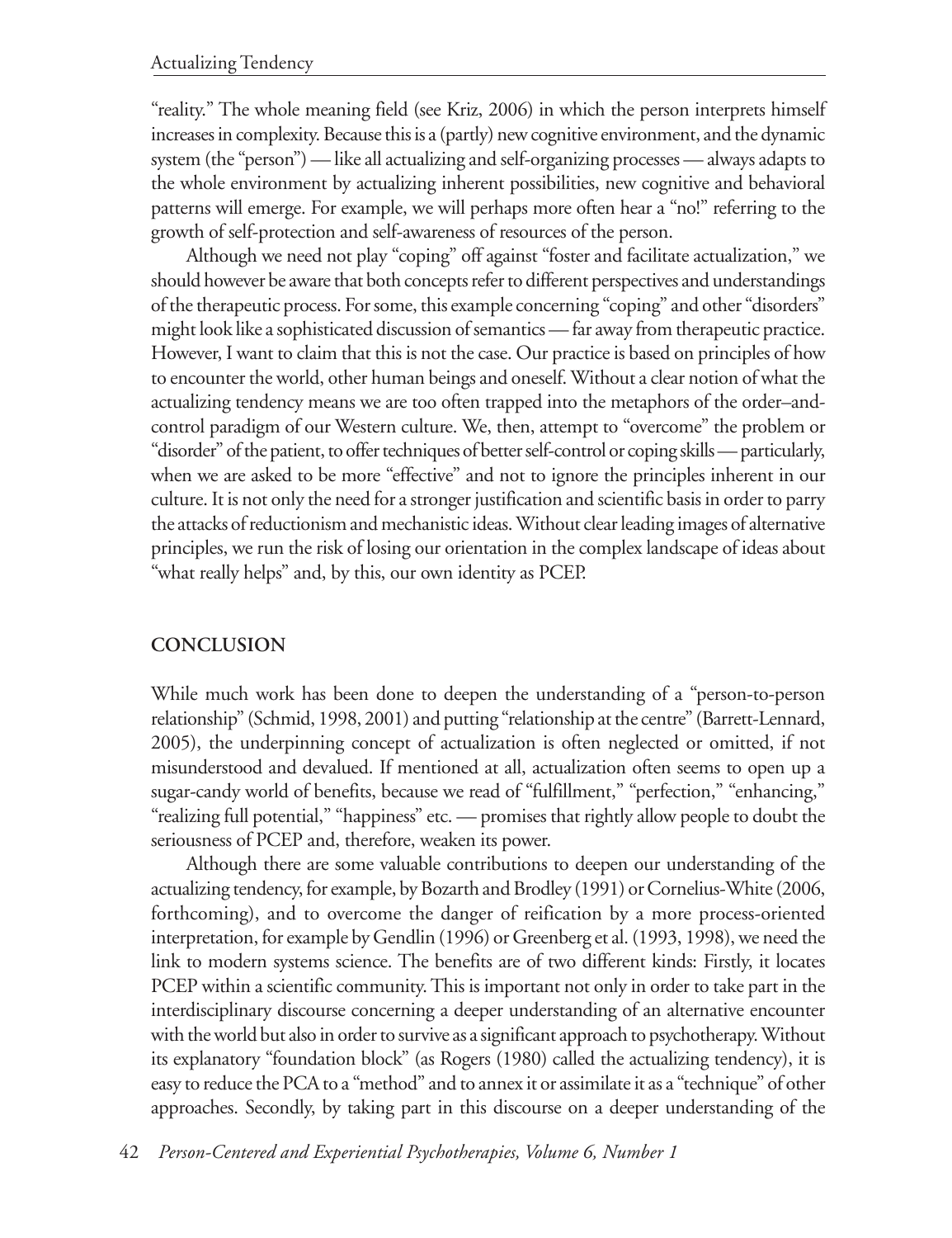meaning of "actualization," we can scrutinize the principles and metaphors which we use in PCEP and provide a consistent theoretical basis for our own practice. The misleading interpretations of the mechanistic common sense of our Western culture can be much better detected from an external perspective such as interdisciplinary systems theory. More than a quarter of a century ago Rogers said:

Thus, from theoretical physics and chemistry comes some confirmation of the validity of experiences that are transcendent, indescribable, unexpected, transformational the sort of phenomena that I and my colleagues have observed and felt as concomitants of the person-centered approach. (1980, p. 132)

We should take this piece of advice seriously.

### **REFERENCES**

- Angyal, A. (1941). *Foundations of a science of personality*. New York: Commonwealth Fund.
- Barrett-Lennard, G. T. (2005). *Relationship at the centre: Healing in a troubled world*. London: Whurr.
- Bozarth, J.D., & Brodley, B.T. (1991). Actualisation: A functional concept in client-centered therapy. In A. Jones & R. Crandall (Eds.), Handbook of self-actualization. [Special Issue]. *Journal of Social Behavior and Personality, 6*, 45–60.
- Cornelius-White, J. H. D. (2006). Environmental responsibility, the formative tendency and wellbeing. *Person-Centered Quarterly,* August, 11–12.
- Cornelius-White, J. H. D. (forthcoming). The actualizing and formative tendencies: Prioritizing the motivational constructs of the person-centered approach. *Person-Centered and Experiential Psychotherapies*.
- Gendlin, E. T. (1996). *Focusing-oriented psychotherapy. A manual of the experiential method*. New York: Guilford.
- Goldstein, K. (1939). *The organism*. New York: American Book. (German edition 1934: Der Aufbau des Organismus, Den Haag).
- Grant, B. (2004). The imperative of ethical justification in psychotherapy. The special case of clientcentered therapy. *Person-Centered and Experiential Psychotherapies, 3*, 152–165.
- Greenberg, L. S., Rice, L. N., & Elliott, R. (1993). *Facilitating emotional change: The moment-bymoment process*. New York: Guilford.
- Greenberg, L. S., Watson, J., & Lietaer, G. (1998). *Experiential psychotherapy*. New York: Guilford.
- Haken, H. (1978). *Synergetics. An introduction. Nonequilibrium phase transitions in physics, chemistry and biology*. Berlin/New York: Springer.
- Haken, H. (1983). *Advanced synergetics. Instability hierarchies*. Berlin/New York: Springer.
- Kriz, J. (1990). Synergetics in clinical psychology. In H. Haken & M. Stadler (Eds.) *Synergetics of cognition*. (pp. 293–304). Berlin/Heidelberg: Springer.
- Kriz, J. (1992). Simulating clinical processes by population dynamics. In W. Tschacher, G. Schiepek & E. J. Brunner (Eds.), *Self-organization and clinical psychology. Empirical approaches to synergetics in psychology* (pp. 150–162). Berlin/Heidelberg: Springer.
- Kriz, J. (1993). Pattern formation in complex cognitive processes. In H. Haken & A. Mikhailov